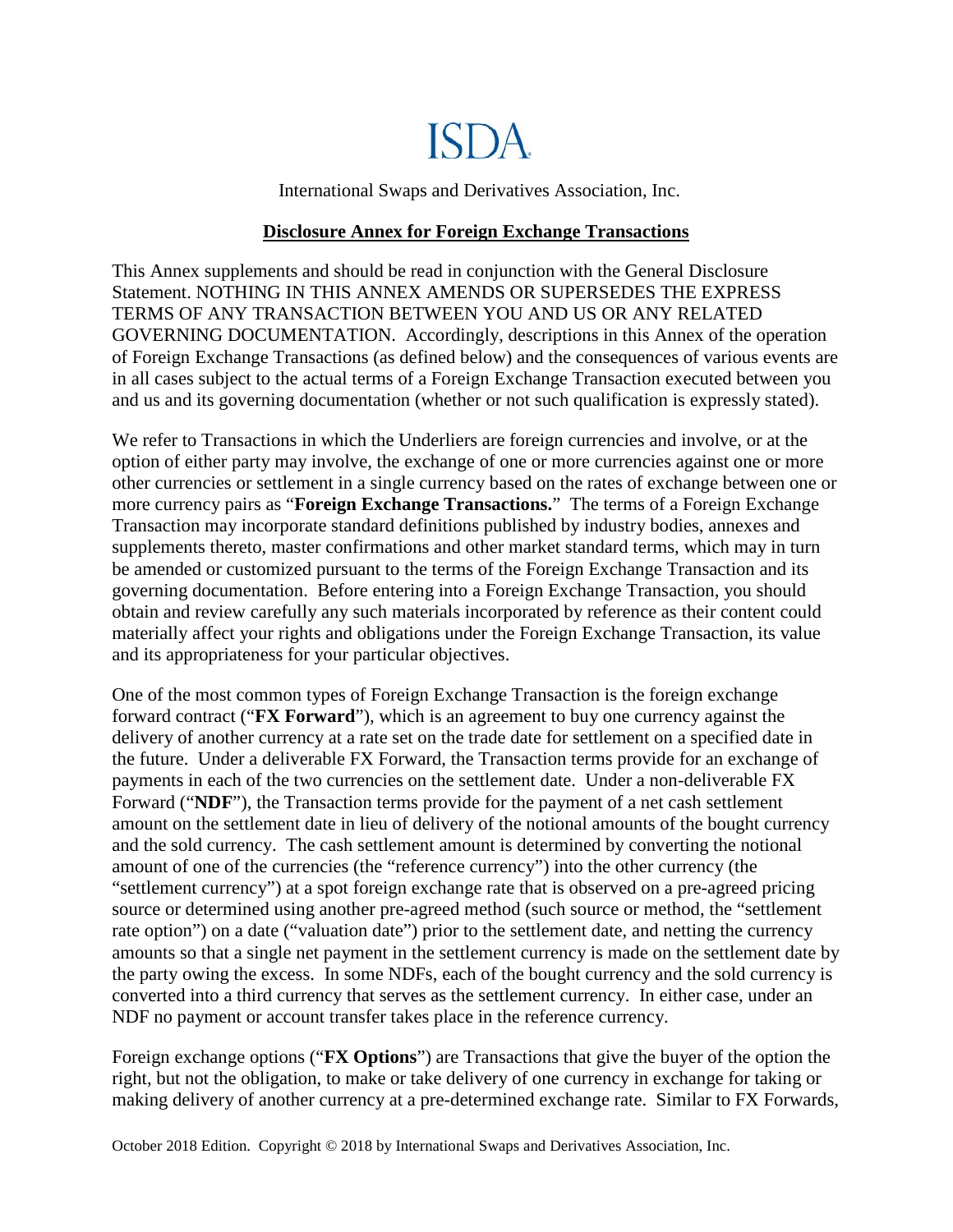FX Options may be settled on a deliverable or non-deliverable basis. (We refer to nondeliverable FX Options as "**NDOs**"). FX Options have the risks and characteristics described in Section III.J – "Option Transactions present special considerations" – of the General Disclosure Statement. In particular, you should review and understand the conditions and requirements for exercising options, as described in such Section III.J.

## **Settlement Risk**

Settlement risk in Foreign Exchange Transactions is the risk of loss when one party to the Foreign Exchange Transaction delivers the currency it sold but does not receive the corresponding amount of the currency it bought.

Settlement risk arises in deliverable Foreign Exchange Transactions where the parties have not arranged to use a mechanism for payment-versus-payment ("**PVP**") settlement, such as an escrow arrangement or PVP settlement through a member of CLS Bank International (which operates a multi-currency cash settlement system used by many participants in the foreign exchange market) or on the books of a bank at which both parties to a Foreign Exchange Transaction maintain settlement accounts in the relevant currencies. Because a party's payment obligations under a deliverable Foreign Exchange Transaction are denominated in a different currency than those of its counterparty, the payments cannot be netted against one another. Although payment netting across multiple Foreign Exchange Transactions with coinciding settlement dates and currencies is possible in principle, and may be provided for under a master agreement governing the Foreign Exchange Transactions, such multi-transaction payment netting can be effective only to the extent that the same party has offsetting obligations in the same currency on the same date.

A contributing factor to settlement risk in Foreign Exchange Transactions is the time zone difference between the principal financial centers of each currency, particularly when the hours of operation of the payment systems in each country do not overlap or overlap only briefly. Unless PVP settlement is implemented effectively, the settlement exposure under a Foreign Exchange Transaction is the gross amount of a party's payment obligation, which may be far in excess of the market value of the Foreign Exchange Transaction. The insolvency laws of certain jurisdictions may not recognize settlement netting or the finality of settlement payments. See Section III.H – "Transactions may involve legal and documentation risks" – of the General Disclosure Statement.

# **Trading Hours May Not Align**

The interbank market in foreign currencies is a global, twenty-four hour market. Therefore, your and our hours of operation, during which you and we may transact in and value Foreign Exchange Transactions, calculate margin and settlement amounts, issue margin calls and settle collateral delivery or return amounts, may not conform to the hours during which the underlying currencies are most traded. To the extent this occurs, significant changes in foreign exchange rates as well as market, economic and political conditions, and thus the value of Foreign Exchange Transactions and the amount of credit exposure they create between us, may take place during times when it may be difficult for you to monitor or react to them.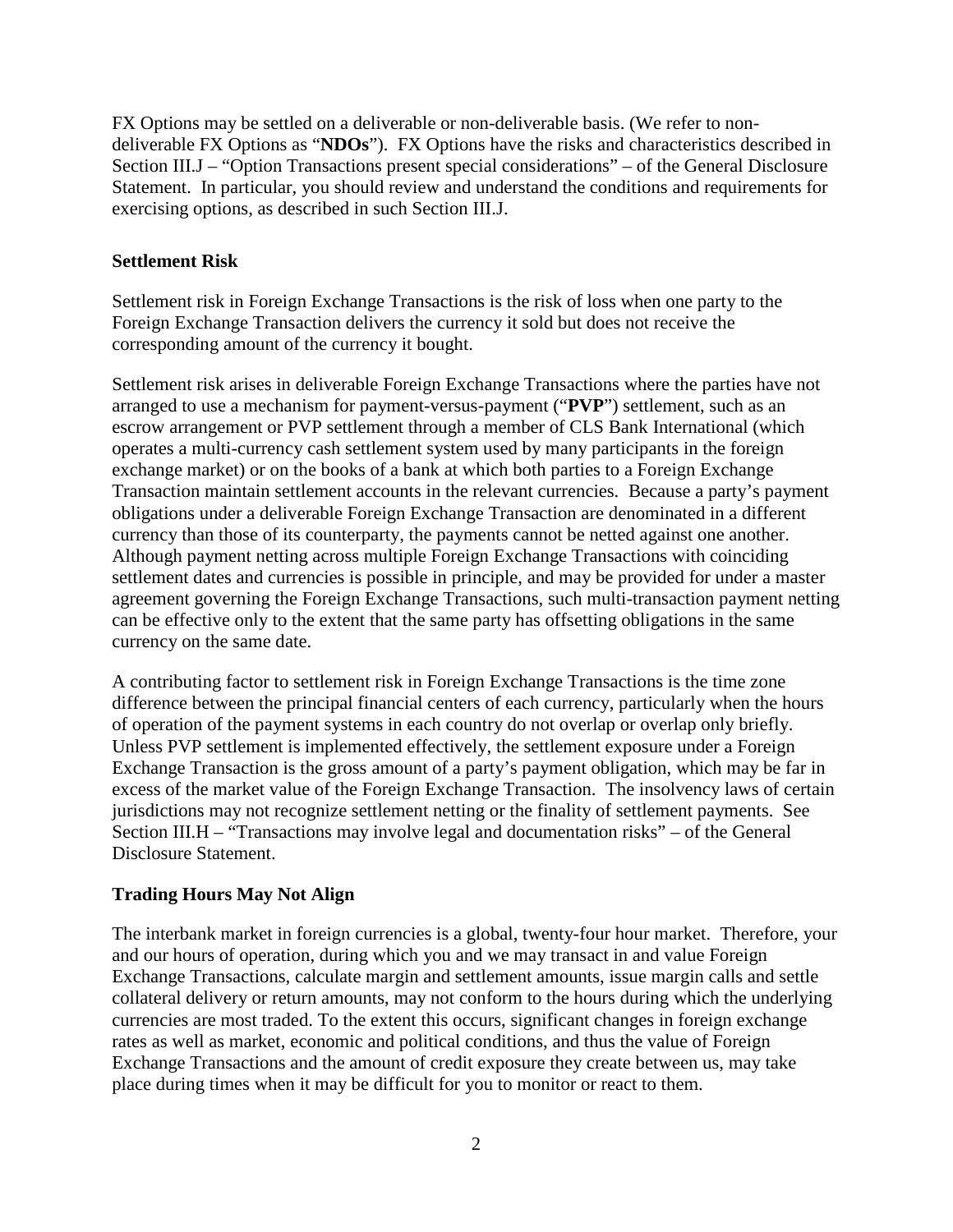Relevant information relating to conditions affecting underlying foreign exchange markets may not be as well known or as rapidly or thoroughly reported in your country as is the case with comparable information regarding domestic developments. Information regarding developments in certain emerging market jurisdictions may be even less readily available, if at all.

## **Non-Business Day Risk**

Trading in a currency may be substantially less liquid on days when banks in the principal financial center of the currency are not open for business. Diminished liquidity may affect bidoffer spreads and/or the level of exchange rates, which may adversely affect the Transaction Economics of a Foreign Exchange Transaction for which the trade date, a valuation date, exercise date or other economically relevant date occurs on a day when such banks are not open for business, including as the result of banking holidays designated after the Foreign Exchange Transaction has been entered into.

# **Market Disruptions and Restrictions due to Government Action or Other Factors**

Foreign currency exchange rates may be volatile and subject to intermittent market disruptions or distortions due to numerous factors specific to each foreign country, including among others government regulation and intervention, lack of liquidity and the types of entities participating in the market. Foreign currency exchange rates can be fixed by the sovereign government, allowed to float within a range of exchange rates set by the government, or left to float freely. Governments (including those of developed economies) may intervene in the currency markets through their central banks. Governments also may impose regulatory controls or taxes on foreign currency transactions, issue a new currency to replace an existing currency, or fix the exchange rate or alter the exchange rate or relative exchange rate characteristics by devaluation or revaluation of a currency. In addition, governments may designate banking holidays, restrict or suspend convertibility or transferability of a currency, or restrict participation in foreign exchange markets and funding markets, either in general or based on the nature of specific participants or transactions. The currencies of emerging economies may be subject to more frequent and larger central bank interventions than the currencies of developed economies and are also more likely to be affected by sudden changes in monetary or exchange rate policies, or by the actions of significant market participants.

Disruptions may also occur as a result of non-governmental events, such as actions taken by, or force majeure events affecting, foreign exchange dealers, relevant exchanges or price sources.

The foregoing events may generally be classified according to their effect, such as "price source risks," "convertibility and transferability risks," "sovereign risks" and "material adverse change" and are commonly referred to as "**disruption events**." Any of the foregoing events may adversely affect the Transaction Economics of a Foreign Exchange Transaction. You should be aware of the potential risks of any market disruptions and should understand their effect on each prospective Foreign Exchange Transaction, including the consequences, if any, of any such event specified under the terms of the Foreign Exchange Transaction as well as the possibility that certain events might not be expressly provided for. In some cases, market practice statements by industry bodies or provisions published by industry bodies and incorporated by reference into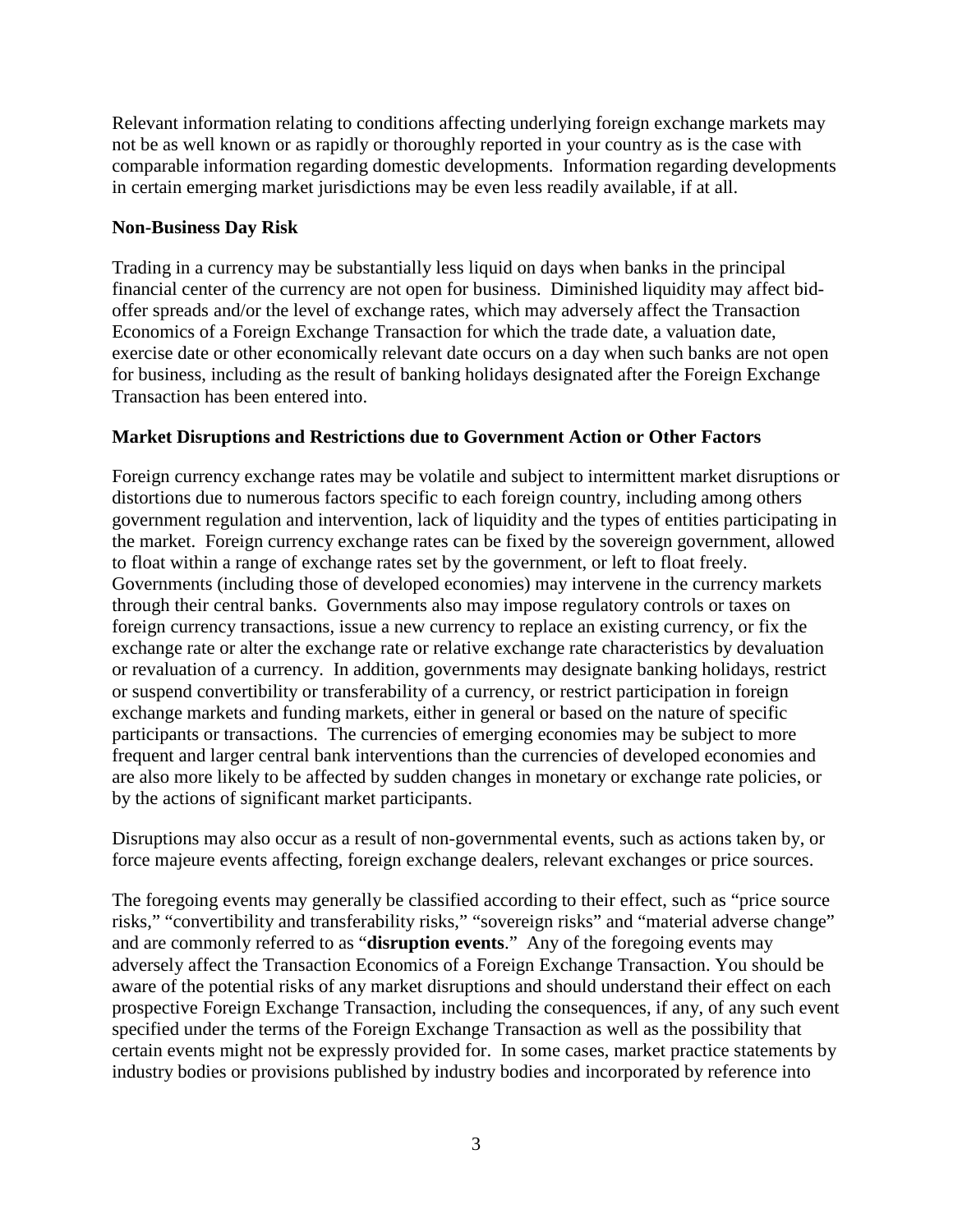transaction terms may influence the treatment of disruption events under Foreign Exchange Transactions.

Additional risks concerning "price sources" include material changes to the methodology applied by an administrator of a price source or an impact to the price published by a price source resulting from an unannounced government intervention or actions of unauthorized third parties. While these actions may have an impact on the rate displayed by the particular price source, they may not trigger a "disruption event" in a given transaction and may have a potential adverse effect on the Transaction Economics.

# **Consequences of Certain Disruption Events**

Developments and conditions affecting the market for a currency, such as some of the disruptions discussed immediately above, may (a) prevent or delay the calculation of amounts payable under your Foreign Exchange Transaction, or your or our ability to make or receive payments in the settlement currency and/or (b) result in the application of alternative valuation and settlement mechanisms.

The terms and conditions of a Foreign Exchange Transaction may specify alternative methods, or "**disruption fallbacks**", that apply when such disruption events occur for determining any affected currency exchange rate and/or settling payment obligations. Application of disruption fallbacks (including related determinations by the calculation agent, if applicable) may have a significantly detrimental effect on the Transaction Economics. The existence of such disruption events and their consequences may be subject to discretionary determinations by the calculation agent, which may involve subjective judgment and uncertainty. If the applicable disruption fallback so provides, consequences such as the following may occur, among others:

- the price sources used by the calculation agent under your Foreign Exchange Transaction for determining any affected currency exchange rates may not be the same as those used prior to the disruption event;
- the calculation agent may determine any affected currency exchange rates in a manner specified under the terms of the Foreign Exchange Transaction, which may include taking into account unpublished or unannounced sources and other information the calculation agent deems relevant, and employing its own calculations and estimates;
- the value of the affected currency exchange rate used by the calculation agent to determine any amount payable may be materially different from the value of any previously used published price source;
- the determination of the affected currency exchange rate may be deferred until the relevant disruption event is no longer continuing, as determined by the calculation agent, and may therefore occur on unscheduled valuation dates;
- the value of the currency exchange rate may be determined long before or after the date on which it was originally scheduled to be determined;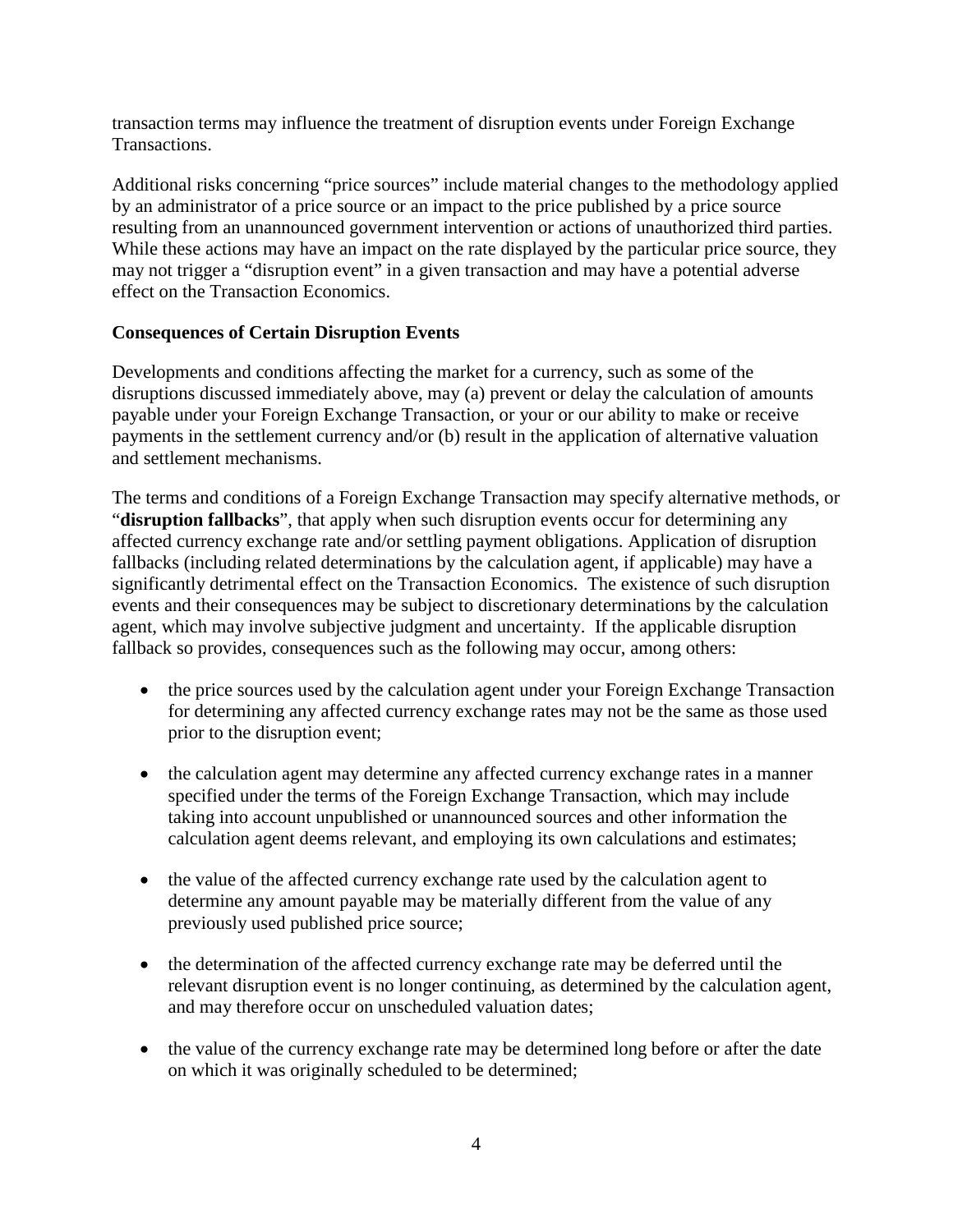- alternative methods for settlement of payments may be used, including postponing settlement of your Foreign Exchange Transaction until the relevant disruption event is no longer outstanding, as determined by the calculation agent;
- the Foreign Exchange Transaction may be converted from a deliverable contract to a nondeliverable contract or alternatively from a non-deliverable contract to a deliverable contract, obligating the party owing the currency that can be delivered to make such payment and the other party to wait to receive payment;
- settlement of your Foreign Exchange Transaction may occur by payment of an equivalent amount in a different currency or by delivery of a security denominated in the original currency; and/or
- the terms of the Foreign Exchange Transaction may require the parties to negotiate fallback arrangements in good faith.

The determinations or negotiations called for by a disruption fallback may need to occur under uncertain market conditions. Depending on the terms of your Foreign Exchange Transaction, postponement of a valuation or settlement date may be for an indefinite time period, or subject to a specified maximum duration, after which time a different disruption fallback, such as calculation agent determination or termination of the Foreign Exchange Transaction, may apply.

You should evaluate carefully the interaction of various disruption fallbacks with one another and with any impossibility, illegality or force majeure provisions of the master agreement, if any, governing the Foreign Exchange Transaction.

# **Additional Considerations for Specific Product Types**

The following is a discussion of certain material risks, terms and characteristics of some common types of Foreign Exchange Transactions. The categories employed below are illustrative only, and are intended to assist you in understanding key features of certain prospective Foreign Exchange Transactions. The discussion should not be viewed as a comprehensive description of any particular Foreign Exchange Transaction that may be under discussion between you and us. Although certain nomenclature may be standardized according to definitions published by an industry body, this may not be the case across all transactions. A particular Foreign Exchange Transaction may have additional or different risks, terms and characteristics than described below, even if it is referred to by one of the following category names.

# **NDFs and NDOs**

NDFs and NDOs may incorporate by reference various industry standard terms, some of which are particular to a given reference currency or transaction type.

The settlement payments under an NDF or NDO are determined by reference to the price source or other methodology by which the conversion rate for the reference currency is determined. There can be no assurance that you (or any affiliate of yours operating in the jurisdiction of the reference currency) will be able to sell or purchase the reference currency at this conversion rate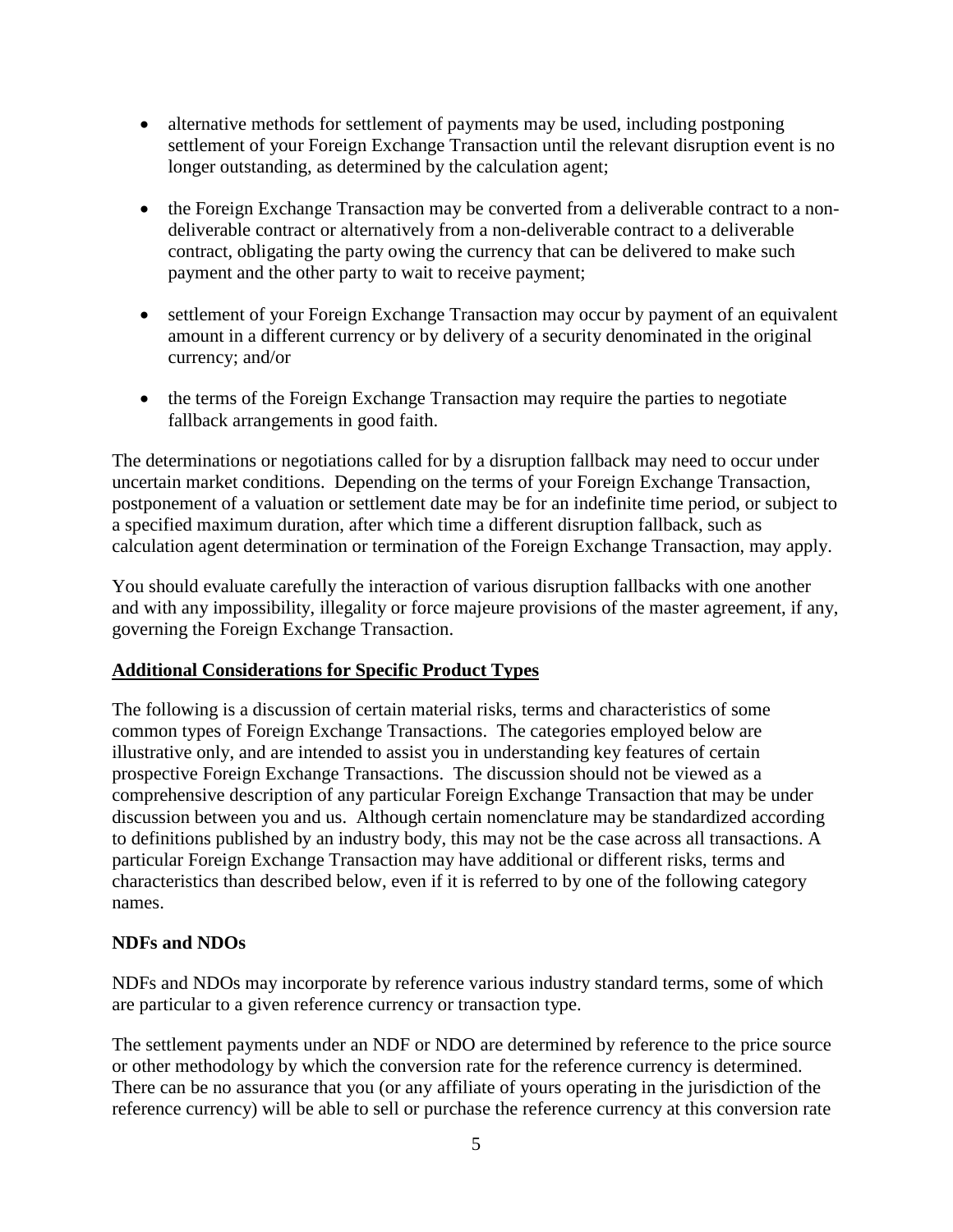or on the valuation date or at all. Any difference between the conversion rate determined under an NDF or NDO and your actual conversion rate (or, if relevant, the conversion rate applied in measuring your assets or liabilities) is a source of basis risk. Due to restrictions on participation in currency and funding markets, different onshore and offshore rates may apply to the reference currency, and the forward exchange rates that are implicit in the market value of the NDF or NDO may differ considerably from the values implied by the spot exchange rate and interest rate differentials between the two currencies. Such differences can be affected by market expectations regarding changes in the exchange rate regime.

In addition, in certain markets there may be the risk of a disruption event occurring where the relevant rate source continues to be published, but active participants in the market view that published rate as not representative of the actual spot rate.

#### **Dealer-Poll Currency Rates**

If the terms of a Foreign Exchange Transaction provide that the value of an exchange rate or fallback exchange rate is determined based on a dealer poll, we or an affiliate may be requested to provide quotations from time to time in such dealer polls. Any such quotations may affect, materially or otherwise, the settlement of a Foreign Exchange Transaction. If we or an affiliate provide such quotations and also act as principal in Foreign Exchange Transactions that refer to the corresponding exchange rate, then we face an inherent conflict of interest.

#### **Barrier FX Options**

Barrier options are options on currencies under which the right to exercise may be created or extinguished, or the terms of which may change in some other pre-defined manner, upon the occurrence of an event or condition (a "**barrier event**") defined by reference to observed values of the exchange rate during the term of the option. A barrier event may consist, for example, of an exchange rate reaching or passing through a pre-agreed barrier price or may require more complex conditions on the path of the relevant exchange rate. A barrier option that becomes potentially exercisable upon the occurrence of a barrier event is known as a "knock-in option", while a barrier option that is extinguished upon the occurrence of a barrier event is known as a "knock-out" option. Other examples of barrier options include "one-touch" barrier options (the holder of the option receives a payment if the exchange rate reaches or surpasses a pre-agreed barrier price by its expiration date) and "no-touch" binary options (the holder of the option receives a payment if the exchange rate never reaches a pre-agreed barrier price by its expiration date) and "multi-cross" options. The value of a barrier option may change non-linearly and abruptly, particularly as the relevant exchange rate approaches the level that triggers the barrier event.

Barrier events are defined under the terms of a Foreign Exchange Transaction, which may provide that the calculation agent or another designated party will determine whether a barrier event has occurred. Barrier events may occur unexpectedly and, subject to the terms of the Foreign Exchange Transaction and its governing documentation, based on information available to the calculation agent or other designated party that is not contemporaneously (if at all) observable by you. You should review and understand thoroughly the applicable definition of barrier event, including such factors as whether there is a requirement that an actual transaction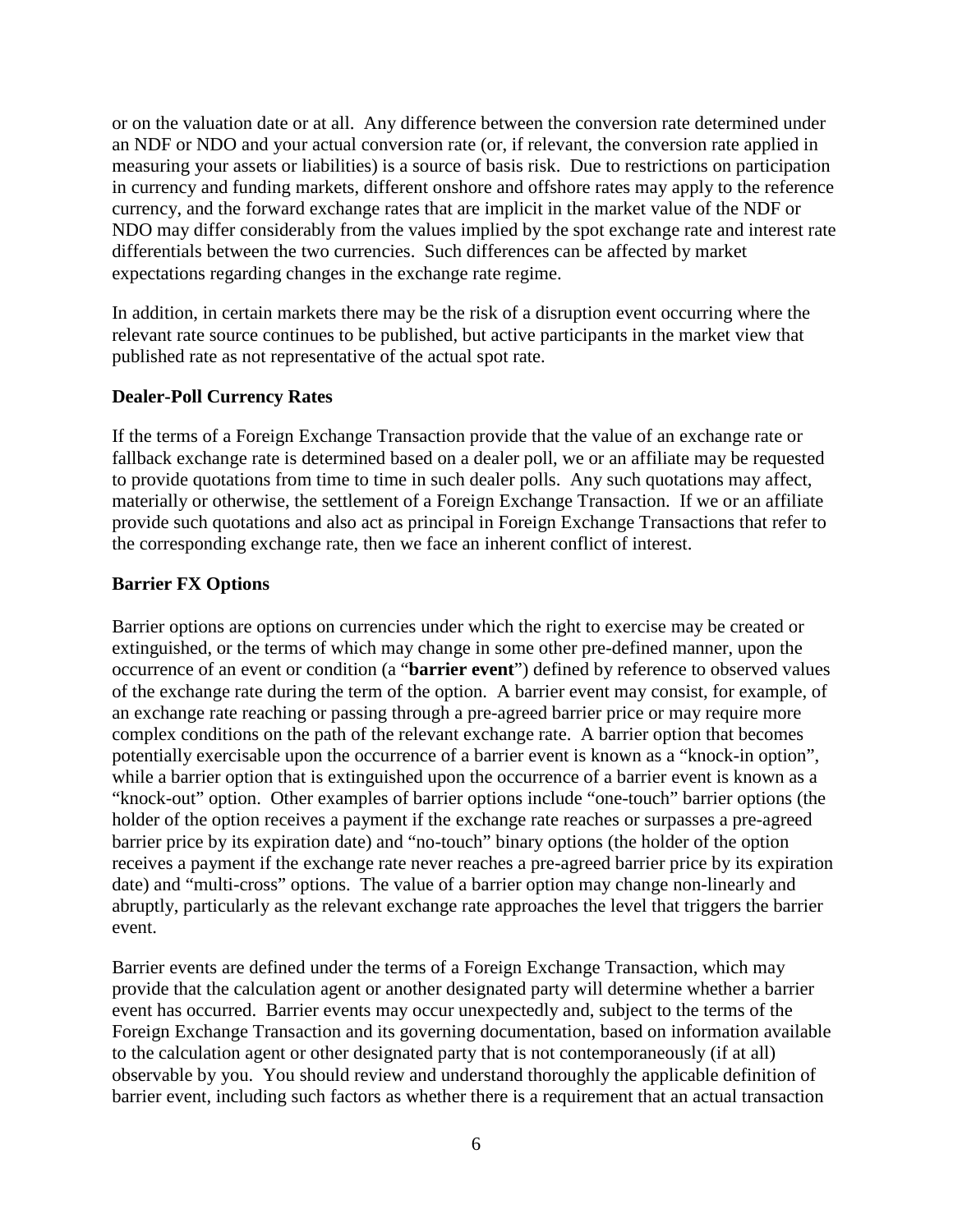at the same price or level as the observation that triggers a barrier event (the "**barrier price**") has occurred, and whether a specified minimum size or other criteria apply to the observed triggering transaction. There can be no assurance that you will be able to execute a spot or other transaction at the barrier price, even if you have placed a limit order at such price with us or in an unrelated trading venue. Accordingly, any trading or hedging strategy that relies on the execution of a transaction at the barrier price (such as reliance on a stop-loss order to mitigate losses in the event that a purchased barrier option is extinguished) may not be effective.

Subject to any express agreement in the documentation governing a barrier option between us, we may, in our discretion, decide to engage in hedging activities with respect to the barrier option. Such activities may include buying and selling, on a dynamic basis, the underlying currency in the spot market or entering into derivatives on such currency. Our hedging strategy may entail unwinding our hedge when a barrier event occurs under your option. We may anticipate the barrier event and begin unwinding our hedge before the barrier event occurs, or our hedging strategy may require greater and more frequent dynamic adjustments to our hedge as market prices approach the barrier price. Unwinding or adjusting the hedge typically consists of buying or selling a quantity of the currency underlying the barrier option, or terminating or entering into derivatives positions with market counterparties. This activity may affect the likelihood of the barrier event occurring or not occurring. In addition, currency or currency derivative transactions that we execute in other capacities (such as those described in Section IV.A.2 – "Trade for our own account or the account of customers" – of the General Disclosure Statement) may affect the probability that a barrier event will occur.

# **Complex or Exotic FX Options and other Structured FX Products**

There is a wide range of complex, exotic or structured Foreign Exchange Transactions which contain features not specifically described above. Such features may accentuate the risks described elsewhere in this Annex and in the General Disclosure Statement, particularly in Section III – "Material Risks". Many of these products have option-like features. Please refer to Section III.J – "Option Transactions present special considerations" – of the General Disclosure Statement, in particular the discussion under the subheading "Complex or Exotic Options".

## **Volatility and Variance-linked Foreign Exchange Transactions**

## *Variance Swaps*

A variance swap typically is a Foreign Exchange Transaction under which a "variance buyer" and a "variance seller" agree to exchange payments based on the difference between (i) an amount proportional to the observed level of variance (as defined under the terms of the variance swap) of the exchange rate for a specified currency pair realized over a stated observation period and (ii) a fixed amount of variance that is agreed upon at execution. Typically, (i) if the amount proportional to the observed variance of the relevant exchange rate over the stated observation period, on an annualized basis, exceeds the specified variance level, which may reflect an estimate or projection of variance for the stated observation period, the variance seller (which may be referred to in the confirmation as the "floating FX rate payer") will make a payment to the variance buyer (which may be referred to in the confirmation as the "fixed FX rate payer") equal to the amount of such excess multiplied by the specified notional amount (which may be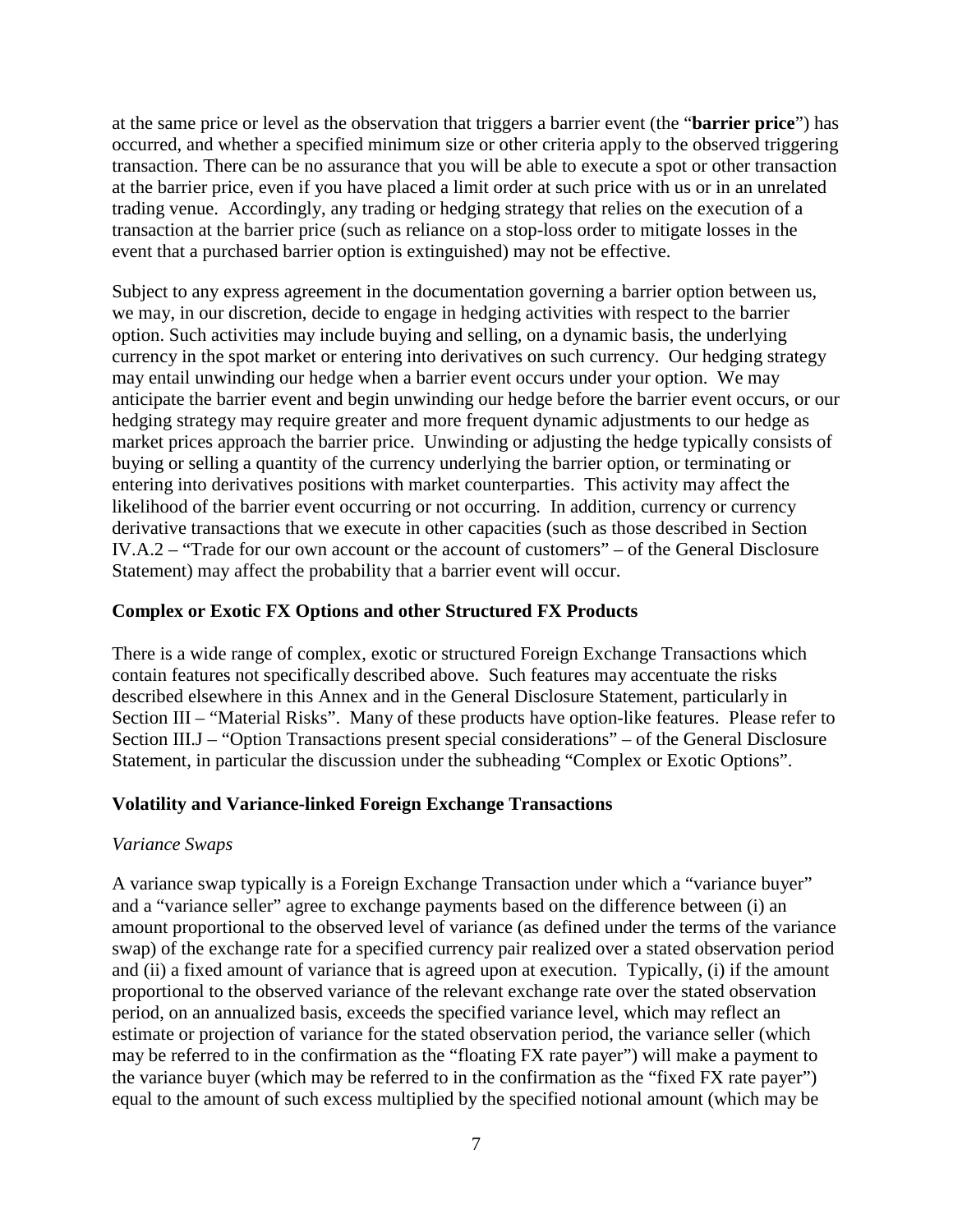referred to in the confirmation as the "vega notional amount") expressed in a specified currency, or (ii) if such specified variance level exceeds such observed variance, the variance buyer will make a payment to the variance seller equal to the amount of such excess multiplied by such notional amount. If specified under the terms of the transaction, the realized variance may be measured in relation to the mean return of the relevant exchange rate over the stated observation period. If specified in the terms of the variance swap, the payment by the variance seller may be subject to an agreed upon cap. In the absence of a cap, the variance seller's potential loss under a variance swap is not quantifiable and is potentially unlimited. Variance is not a measure of a rate of return on an exchange rate. Variance differs from other measures, such as volatility, of the variability of exchange rates.

A variance swap referencing an exchange rate will generally have the characteristics and risks described in Section II.J – "General characteristics of variance- and volatility-linked Transactions" in the General Disclosure Statement.

Variance may be affected by a number of factors. For example, governmental intervention in the market for its currencies to fix the relevant exchange rate or to confine it to a particular band will tend to decrease the variance of the exchange rate. However, sudden changes in monetary or exchange rate policies may cause significant increases in variance of the relevant exchange rate. Variance may also be affected by the announcement and the frequency of announcement of other macroeconomic events.

In some cases, your objective in entering into a variance swap may be to hedge currency exposure or to hedge assets or liabilities that are related to exchange rates. There can be no assurance that prior observed relationships, if any, between variance and the behavior of such assets or liabilities will continue. See Section II.H – "No assurance of Transactions achieving your desired hedging objectives" – of the General Disclosure Statement.

#### *Volatility Swaps*

A volatility swap is similar to a variance swap, except that payments under a volatility swap are determined by reference to the observed volatility, rather than variance, in the relevant exchange rate over the specified observation period. Please refer to "Variance swaps" above and Section II.J – "General characteristics of volatility swaps and variance swaps" in the General Disclosure Statement.

In some cases, your objective in entering into a volatility swap may be to hedge currency exposure or to hedge assets or liabilities that are related to exchange rates. There can be no assurance that prior observed relationships, if any, between volatility and the behavior of such assets or liabilities will continue. See Section II.H – "No assurance of Transactions achieving your desired hedging objectives" – of the General Disclosure Statement.

#### *Forward Volatility Agreements*

Under a typical foreign-exchange forward volatility agreement, the parties agree on the trade date to enter into a "straddle" on a specified future date (the "reference date") with terms that will be based on a volatility level that is agreed by the parties on the trade date. A "straddle" is a combination of a put option and a call option on a specified currency pair, both of which are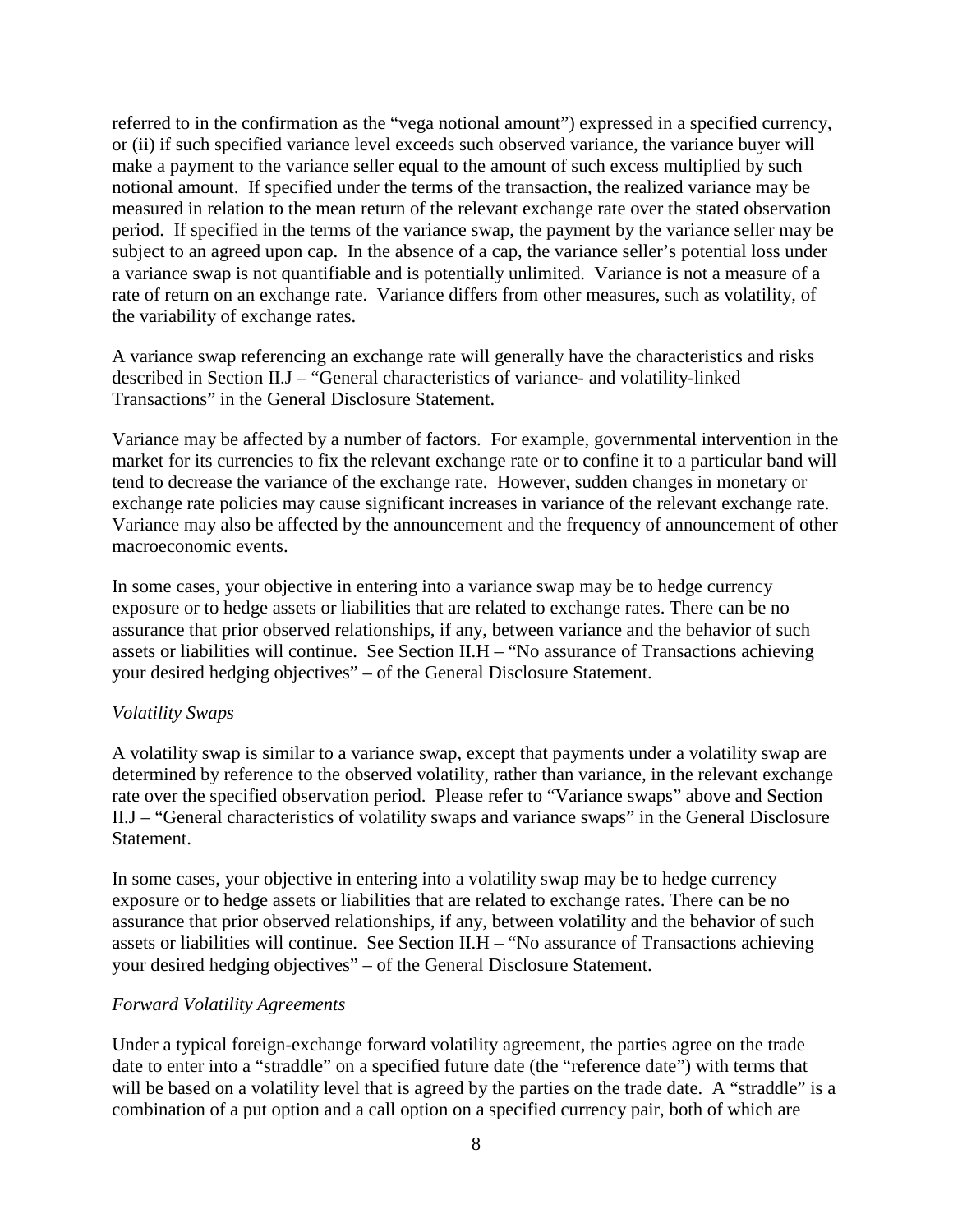purchased by the same party (the "option buyer"). The premiums for the options will be determined by the calculation agent on the reference date based on the specified volatility level and other option pricing inputs as of the reference date. The strike prices for the options may also be determined by the calculation agent on the reference date based on such specified volatility level and/or other specified variables, or may be specified in the transaction documentation.

The specified volatility level may reflect an estimate or projection, as of the trade date, of what the implied volatility will be, on the reference date, for the specified currency pair with respect to the period between the reference date and the expiration date. If the implied volatility for the specified currency pair with respect to such period, based on market prices for similar options on the reference date, is less than the specified volatility level, then the premiums paid by the option buyer will generally be greater than the market price of similar options on the reference date, and *vice versa*. For considerations relevant to the calculation of volatility, please refer to Section II.J – "General characteristics of variance- and volatility-linked Transactions" – of the General Disclosure Statement.

The calculation agent may be required to exercise judgment in determining the premiums and strike prices of the options, and the calculation agent may make those determinations in a manner that is adverse to your interests. Please refer to Section IV.A.6 – "Act as calculation agent, valuation agent, collateral agent, or determining party" – of the General Disclosure Statement.

# **Correlation Swaps**

Foreign exchange correlation swaps are swaps where each party agrees to pay to the other an amount equal to a specified notional amount multiplied by the difference between a specified level and the observed correlation between exchange rates for specified currency pairs over a specified observation period. Typically, (i) if the correlation between the relevant exchange rates over the specified observation period exceeds the specified correlation level, which may reflect an estimate or projection of correlation of the specified currency pairs for the specified observation period, the correlation seller will make a payment to the correlation buyer equal to the amount of such excess multiplied by a notional amount expressed in a specified currency, or (ii) if such specified correlation level exceeds such observed correlation, the correlation buyer will make a payment to the correlation seller equal to the amount of such excess multiplied by the specified notional amount.

A correlation swap referencing an exchange rate will generally have the characteristics and risks described in Section II.K – "General characteristics of correlation-linked Transactions" – of the General Disclosure Statement.

If the same currency is included in more than one specified currency pair, then macroeconomic events affecting that currency may have a significant impact on the correlation of the specified currency pairs, even though the value of the other currencies included in the specified currency pairs may remain relatively stable in relation to one another or to currencies that are not included in the specified currency pairs. In addition, governmental intervention in the market for any of the currencies included in the specified currency pairs, or other sudden changes in monetary or